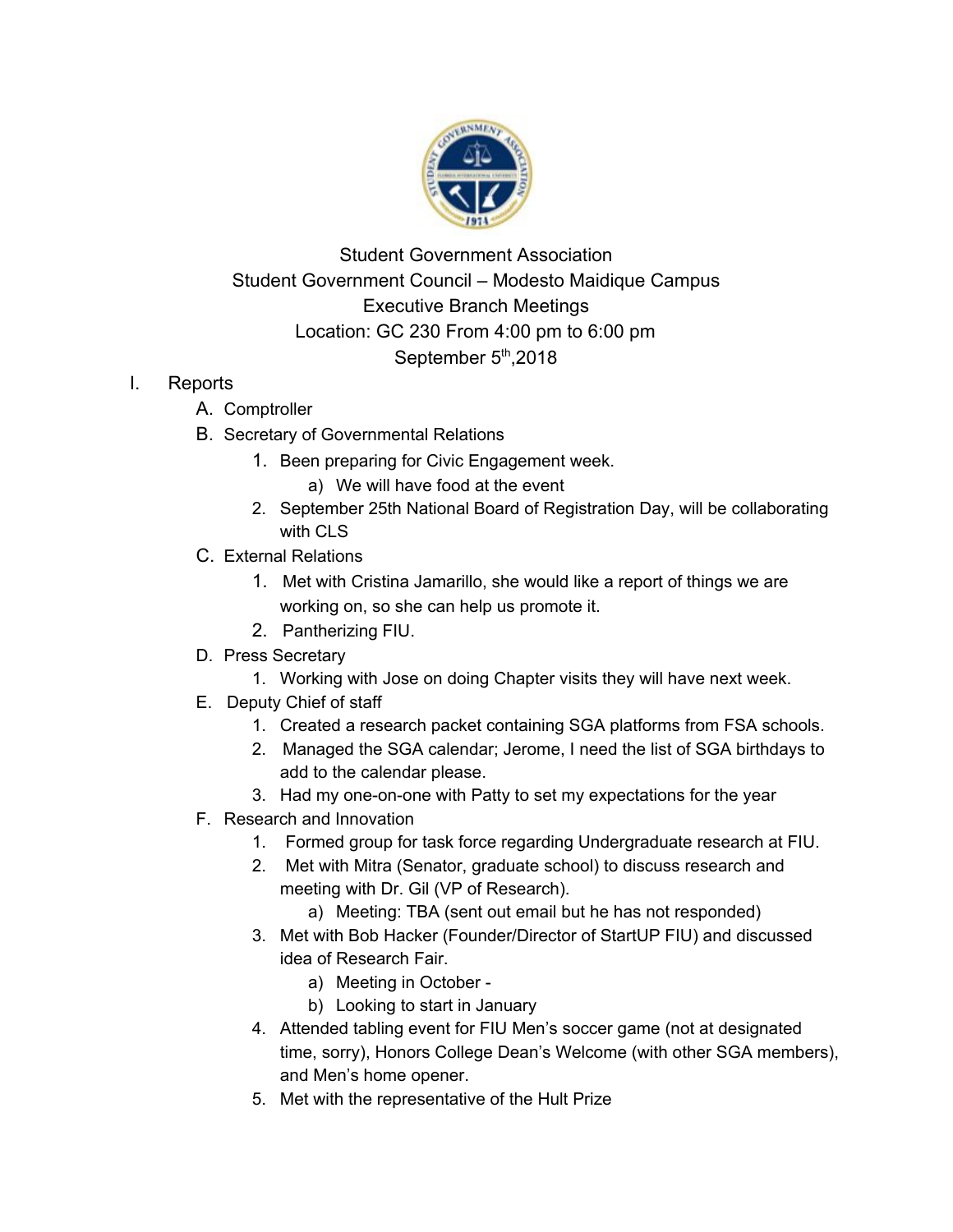- a) She would like for FIU to get involved
- b) Suggested to come and present in front of Senate
- G. Secretary of Educational Programs
	- 1. Created doodles.
		- a) Info Sessions, Tabling and Interviews.
	- 2. Conducted info sessions on Tuesday and Thursday to inform potential interns on the different branches of SGA and what to expect from the program.
	- 3. Spoke with Center for Leadership and Service to talk about future collaborations with the program and SGA in general.
		- a) Meetings
	- 4. Started to review applications.
	- 5. Set up doodle for interviews.
		- a) Set up guidelines for Cabinet/Judicial and Senate to come in and help during interviews.
	- 6. Made sure those students who were interested in attending the info sessions but couldn't because of conflicting time schedules were informed about what they missed.
- H. Secretary of Sustainability
	- 1. Updates about the arboretum.
		- a) Met with Dr. Susan a professor her are FIU and completely supports the arboretum.
		- b) She suggested about implementing an arboretum club.
	- 2. Implementing better composting/recycling program in FIU housing.
	- 3. Upcoming green events
		- a) September 15th there will be a BBC Clean Up from 9am-11am.
		- b) Want to continue on the Ecosia program.
		- c) Will meet with the Director from Florida Solar Power
- I. Attorney General
- J. Secretary of Health and Well-being
- K. Secretary of Transportation and Safety
- L. Secretary of Academic Affairs
- M. Elections Commissioner
- N. Secretary of Social Justice and Equity
- O. Secretary of BBC
- P. Secretary of I-75
- Q. Secretary of ECC
- R. Chief of Staff
	- 1. October 29th we will report to Senate what we have done a 10 week basis
	- 2. I am doing one-on-ones to discuss expectations and goals.